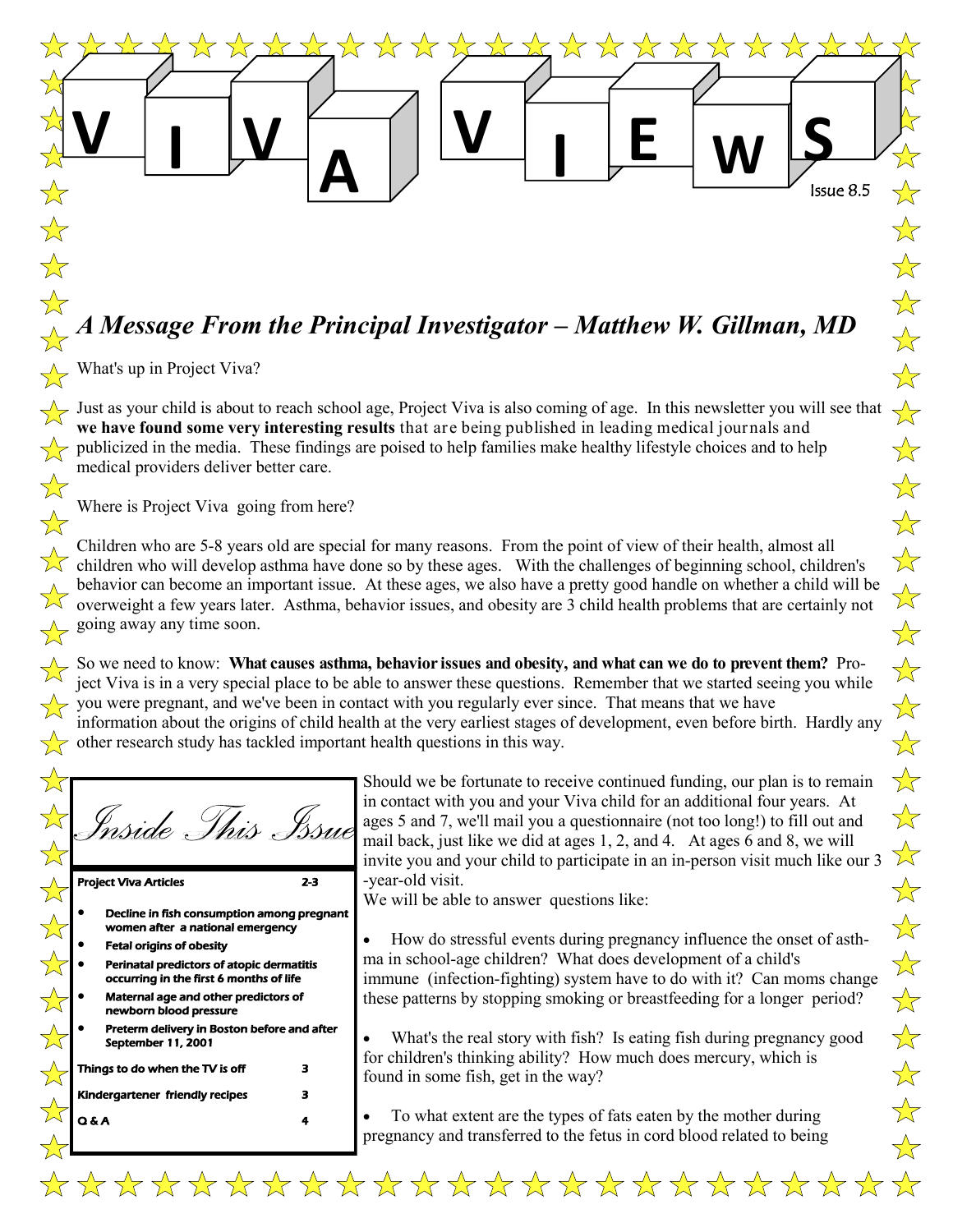## **Project Viva Articles**

#### **Decline in fish consumption among pregnant women after a national mercury advisory**

Oken E, Kleinman KP, Berland W, Simon SR, Rich-Edwards JW, Gillman MW The American College of Obstetrics & Gynecologists Vol. 102, No. 2, August 2003 A well-publicized January 2001 federal advisory recommended that pregnant women limit consumption of certain fish because of concerns about mercury contamination. We studied the effect of this advisory on fish intake by women enrolled in Project Viva. We found that women surveyed after the advisory reported consuming less dark meat fish, canned tuna and white meat fish, and ate approximately 1.4 fewer total fish servings per month after January 2001. Because fish may also contain healthy nutrients, such as omega-3 fatty acids, the public health implications of this decreased fish intake remain unclear.

#### **Fetal origins of obesity,** Oken E, Gillman MW, Obesity Research Vol. 11, No. 4, 2003

A number of studies now suggest that exposures that occur before birth may increase one's risk for later obesity. Higher birth weight is associated with higher body mass index (BMI), a measure of obesity, in later life. Additionally, lower birth weight is associated with later central obesity (a relatively large waist, or the "apple shape"), and increased risk for heart disease, high blood pressure, and diabetes. Prevention of obesity starting in childhood is critical, and may improve lifelong health.

#### **Perinatal predictors of atopic dermatitis occurring in the first six months of life**

Moore M, Rifas-Shiman S, Rich-Edwards JW, Kleinman KP, Camargo C, Gold DR, Weiss ST, Gillman MW, Pediatrics Vol. 113. No. 3, March 2004

Atopic dermatitis, or eczema, is a common, chronic, itchy allergic skin disease that usually starts in infancy and early childhood. We investigated factors that were associated with atopic dermatitis in the infants enrolled in Project Viva. 17% of infants in Project Viva had been diagnosed with atopic dermatitis in the first 6 months of life. African-American and Asian-American infants, infants born at later gestational ages, infants whose mothers or fathers had allergic disorders, particularly eczema, but also asthma and hay fever, and young males were all more likely to have eczema. Our findings suggest that genetic and environmental factors, as well as prenatal factors, may influence the development of eczema.

#### **Maternal age and other predictors of newborn blood pressure**

Gillman MW, Rich-Edwards JW, Rifas-Shiman S, Lieberman E, Kleinman K, Lipshultz S. Journal of Pediatrics Vol. 144, No. 2, February 2004

You may recall our measuring blood pressure on your child in the newborn nursery. Among about 1000 Project Viva babies, blood pressure level was higher in newborn infants of older mothers (see figure below). We couldn't explain this finding by the fact that older moms tend to have higher blood pressures themselves, or any other factor we measured. The bottom line, though, is that blood pressure in newborns doesn't mean the same thing as blood pressure later in life. So mothers in their 30s and 40s should not worry about creating high blood pressure in their children.

#### **Figure**



Mean and 95% CI for newborn systolic blood pressure (SBP) by maternal age group. Data from 1059 mothers and newborns participating in Project Viva.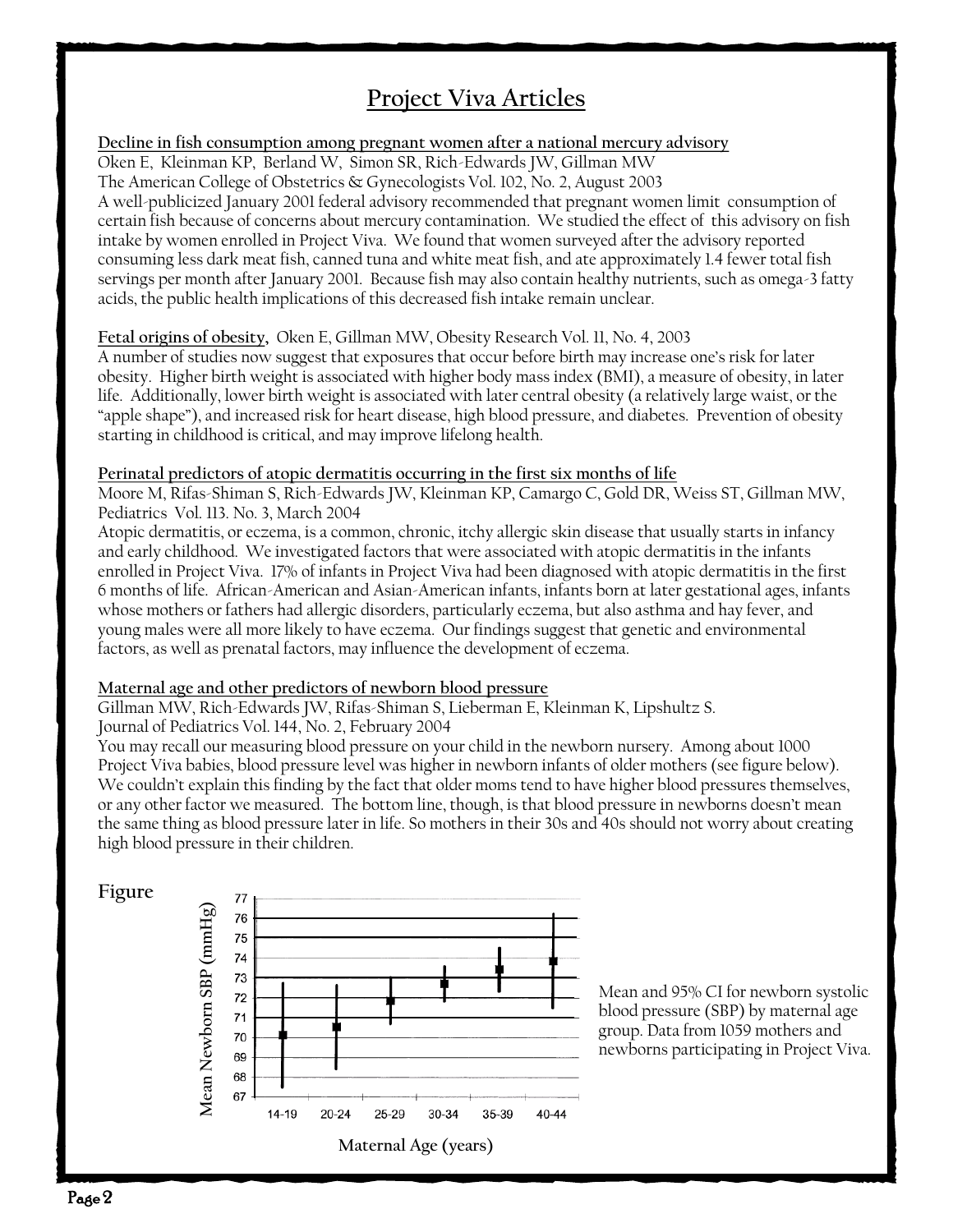#### **Preterm delivery in Boston before and after September 11, 2001**

Rich-Edwards JW, Kleinman KP, Strong EF, Oken E, Gillman MW. In press, Epidemiology, 2004.

The terrorist attacks on September 11, 2001 were the most traumatic national events in U.S. history. National surveys found elevated rates of posttraumatic stress disorder, distress, and major depression among Americans, especially those living in New York City. There is a theory that women exposed to stressful events during pregnancy might be more likely to deliver preterm. We examined whether Project Viva participants who were pregnant on September 11 had shorter pregnancies than Project Viva participants who had delivered in the year before the terrorist attacks. Contrary to expectation, we found that women pregnant on September 11 actually had *longer* pregnancies. Anecdotally, the obstetricians noted that many women felt a renewed commitment to family and a strengthened bond with their community in the months after September  $11$  — we speculate that this sense of gratitude or belonging may have outweighed the anxiety from the terrorist event, at least for Boston-area women who were far from the actual sites of the attacks.



### **Things to do when the TV is off**

Give these fun activities a try when the TV is off.

- Build a fort with sofa and seat cushions. Add blankets for a "tent".
	- Take out all your clothes and let your children play dress-up.
- Enlist your children as "assistant chefs".
- Let your kids organize pictures from scrapbooks or albums. "Look at how you've grown!"
- Go for a post-dinner walk. Not only do your kids get physical activity, but they'll enjoy some private time with you.

## **Kindergartner-Friendly Recipes**

Try these easy, no bake recipes with your four-year old. These and other kid-approved recipes can be found on **www.justkidrecipes.com.**

#### **Peanut Butter Bananas Frosted Banana Pops**

6 Firm bananas 6 Firm bananas 12 Popsicle sticks or molds 12 Popsicle sticks or molds 1/2 C Sweetened condensed milk 1 C Chocolate sauce 6 Tbsp Peanut butter 1/2 C Shredded coconut Chopped nuts or crunchy cereal

stick in each banana. Mix peanut butter and milk in each banana. Dip bananas in chocolate sauce until mixture is smooth. Roll the bananas first in then in coconut to cover. Wrap a plastic bag the milk/PB mixture then in the crunchy mixture. around the banana leaving the stick out. Use a Cover with plastic and freeze. The secure bag around stick and freeze.

Peel bananas, cut in half and place a wooden Peel bananas, cut in half, and place a wooden stick